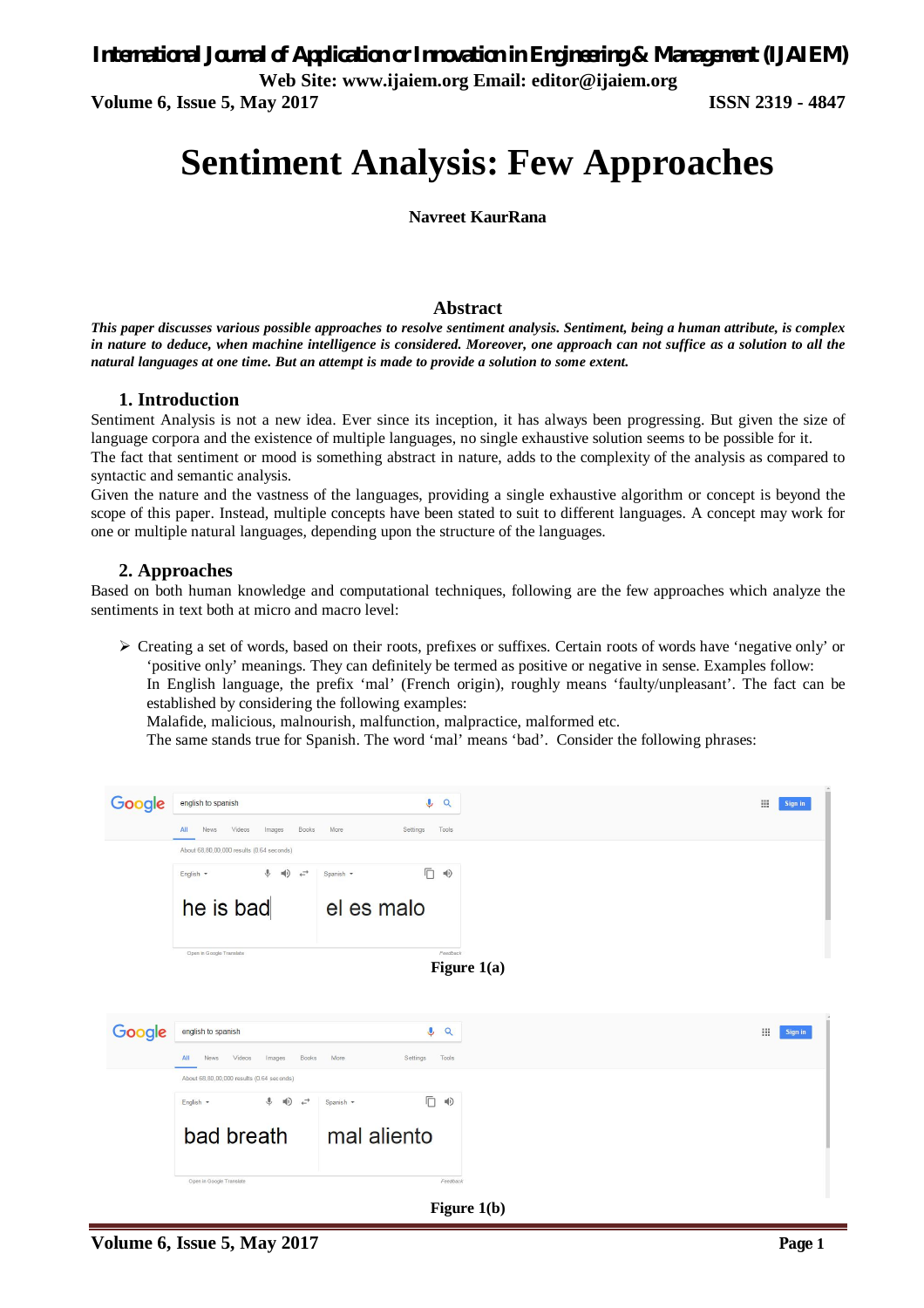## *International Journal of Application or Innovation in Engineering & Management (IJAIEM)* **Web Site: www.ijaiem.org Email: editor@ijaiem.org**

**Volume 6, Issue 5, May 2017 ISSN 2319 - 4847**



Considering the following examples from Hindi,

| Google | hindi to english                                |                  | Q           | $\mathop{\mathrm{iii}}$<br>Sign in |  |
|--------|-------------------------------------------------|------------------|-------------|------------------------------------|--|
|        | Videos<br>All<br>Books<br>News<br>Images        | More<br>Settings | Tools       |                                    |  |
|        | About 14,30,00,000 results (0.46 seconds)       |                  |             |                                    |  |
|        | $\Rightarrow$<br>Hindi *                        | English *        | □ →         |                                    |  |
|        | असुविधा<br>asuvidha                             | Inconvenience    |             |                                    |  |
|        | 7 more translations<br>Cran in Google Translate |                  | Enerthank   |                                    |  |
|        |                                                 |                  | Figure 2(a) |                                    |  |
|        |                                                 |                  |             |                                    |  |
|        | About 14,30,00,000 results (0.46 seconds)       |                  |             |                                    |  |
|        | $\Rightarrow$<br>Hindi -                        | English -        | □ →         |                                    |  |
|        |                                                 |                  |             |                                    |  |
|        | अस्थिर<br>asthir                                | Unsteady         |             |                                    |  |
|        | 56 more translations                            |                  |             |                                    |  |
|        | Open in Google Translate                        |                  | Feedback    |                                    |  |
|        |                                                 |                  |             |                                    |  |
|        |                                                 |                  | Figure 2(b) |                                    |  |
|        | About 14,30,00,000 results (0.46 seconds)       |                  |             |                                    |  |
|        | $\Rightarrow$<br>Hindi -                        | □ →<br>English - |             |                                    |  |
|        | अज्ञान<br>agyaan                                | Ignorance        |             |                                    |  |
|        | 6 more translations                             |                  |             |                                    |  |
|        | Open in Google Translate                        |                  | Feedback    |                                    |  |